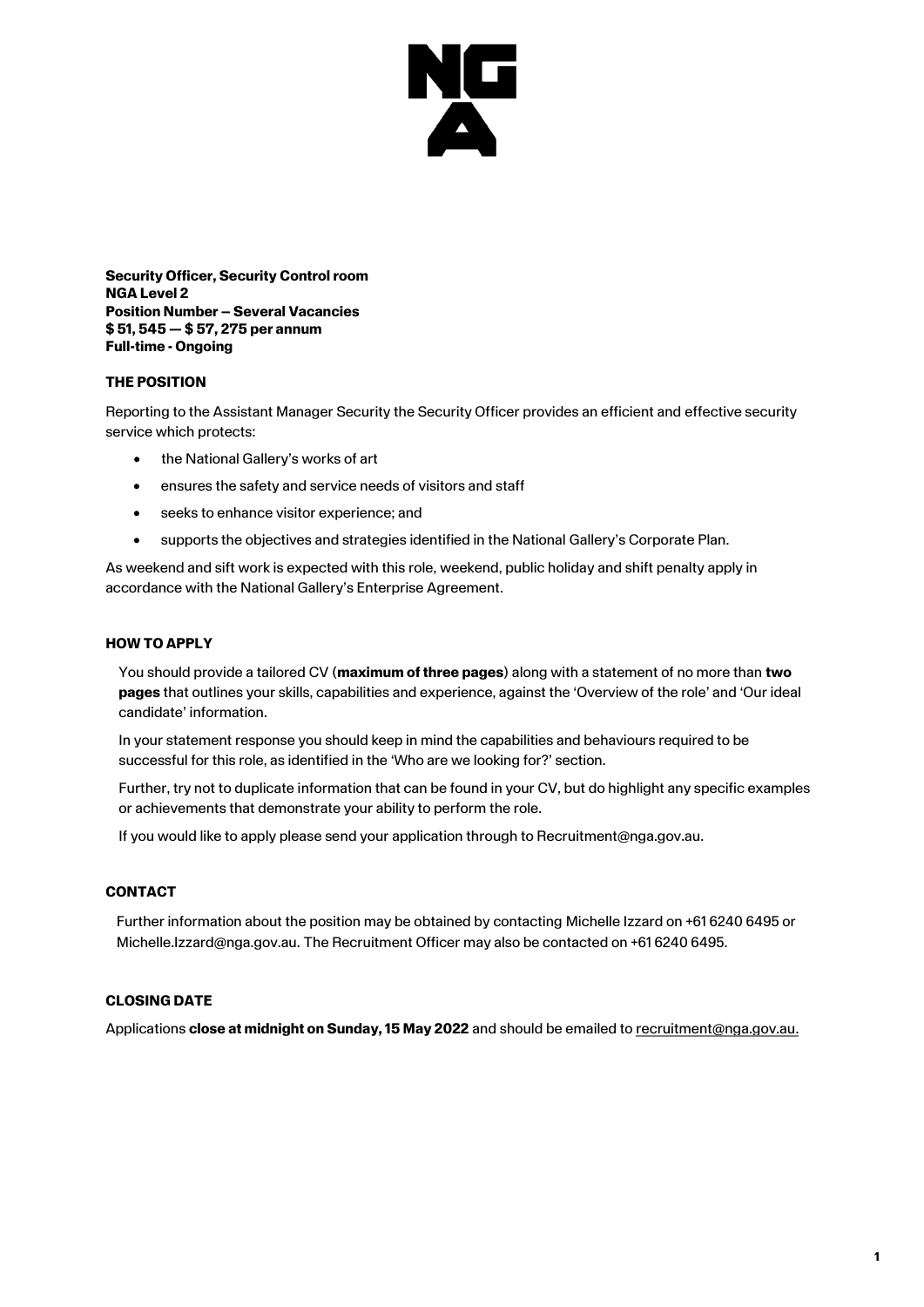

| <b>Position title</b>         | Security Officer, Security Control Room     |
|-------------------------------|---------------------------------------------|
| Position number               | <b>Several Vacancies</b>                    |
| <b>National Gallery level</b> | NGA <sub>2</sub>                            |
| Employment type               | Full-time - Ongoing                         |
| Department                    | <b>Facilities Management</b>                |
| Portfolio                     | Security                                    |
| Immediate supervisor          | <b>Assistant Security Manager</b>           |
| Direct reports                | N/A                                         |
| <b>Position location</b>      | National Gallery, Parkes, Kamberri/Canberra |
| Requirements                  | Australian Citizenship                      |
|                               | Police Check                                |
|                               | Security Clearance - Baseline               |
|                               | Certificate II in Security Operations       |

# **ABOUT THE GALLERY**

The National Gallery is one of Australia's leading visual arts institutions. The Gallery is based in Canberra and is a vital part of the Australian cultural landscape. Our Purpose is to collect, preserve, promote and share the national collection of art. The Vision of the National Gallery is to inspire creativity, inclusivity, engagement and learning through artists and art. Our Mission is to lead a progressive national cultural agenda by championing art and its value in our lives. Our Values include excellence, creativity, courage, respect, and accountability.

The Security Section sits within Facilities Management Department under the Capital Works Portfolio and, is responsible for the safety of the public and staff, as well as the protection and preservation of the national collection. The Security Section has a small inhouse team that manages a Security Control Room and, provides administrative oversight of various contracts as well as contracted security guarding within gallery spaces.

Reporting to the Assistant Manager Security the Security Officer provides an efficient and effective security service which protects:

- the National Gallery's works of art
- ensures the safety and service needs of visitors and staff
- seeks to enhance visitor experience; and
- supports the objectives and strategies identified in the National Gallery's Corporate Plan.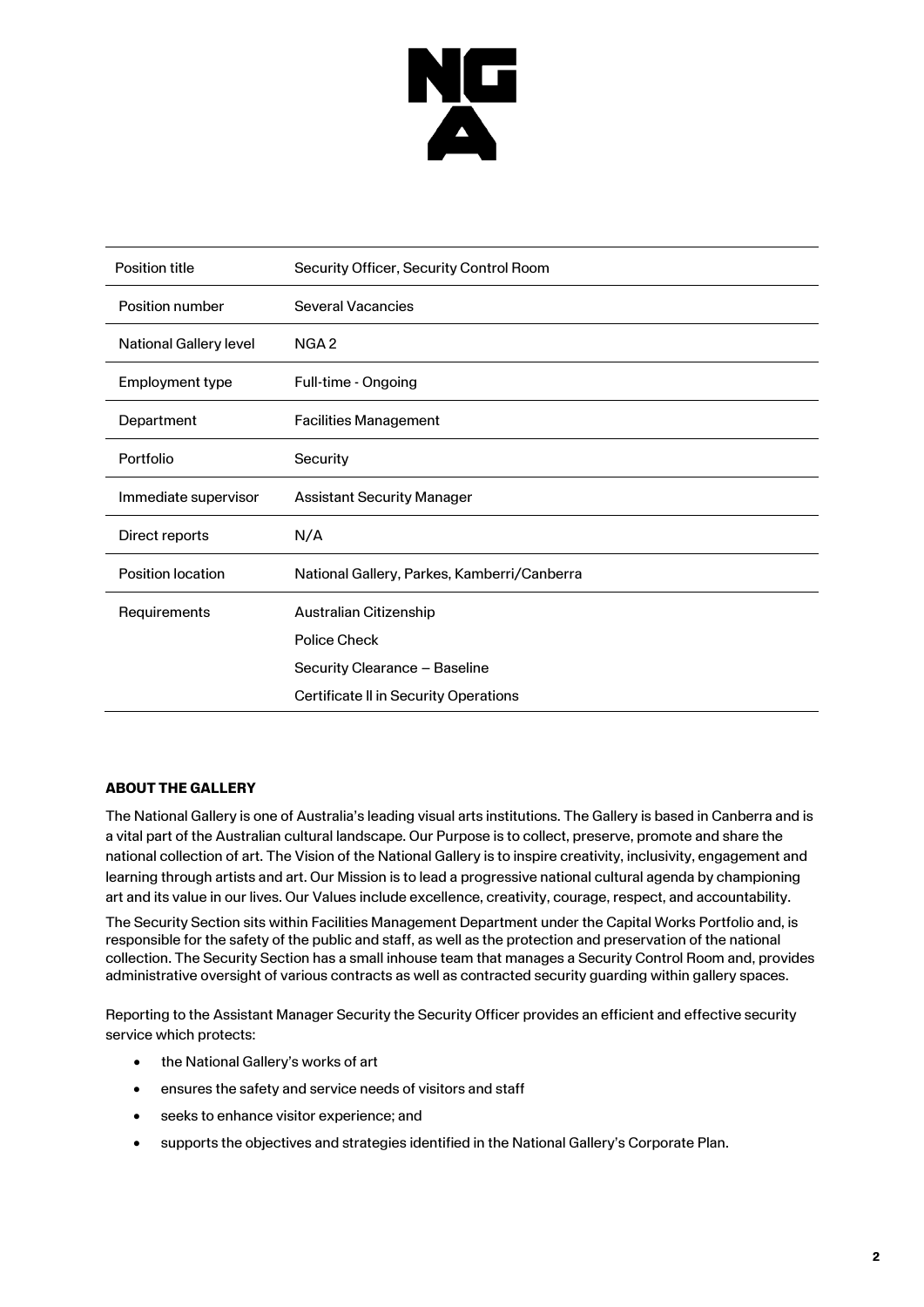

### **WORKING AT THE GALLERY**

When you work at the National Gallery you will be exposed to some of the world's leading Australian and international art and artists. We are located in the parliamentary triangle on the waterfront where you can spend time exploring our beautiful sculpture garden or walking or cycling around Lake Burley Griffin.

We support flexible working practices, and you will have access to low-cost, onsite car parking.

The National Gallery is committed to the health, safety and wellbeing of our people and we expect our people to share this commitment and work safely at all times.

We value the contribution that a diverse workforce brings, and applications are encouraged from First Nations people, people with a disability, culturally and linguistically diverse people and LGBTQI people.

## **OVERVIEW OF THE ROLE**

Reporting to the Assistant Manager Security the Security Officer provides an efficient and effective security service which protects:

- the National Gallery's works of art
- ensures the safety and service needs of visitors and staff
- seeks to enhance visitor experience; and
- supports the objectives and strategies identified in the National Gallery's Corporate Plan.

As weekend and sift work is expected with this role, weekend, public holiday and shift penalty apply in accordance with the National Gallery's Enterprise Agreement.

#### **OUR IDEAL CANDIDATE**

Our ideal candidate is a certified security officer who has an understanding of security control room operations, including basic knowledge of electronic and physical security systems. You will have a good understanding of protective security, particularly as it relates to a cultural institution environment.

Working collaboratively with others is important you demonstrated through your desire to work as part of a team to provide excellent customer service with an ability to remain calm in potentially stressful circumstances. You have good administrative skills and follow processes with a commitment to continued development.

You should have good written and verbal communication skills and be able to work well in a team. You have a commitment to the ongoing development of your skills and knowledge and participating in team building activities.

You will have a level of fitness required for the duties of this position which you maintain along with a high standard of dress and personal presentation with a willingness and ability to undertake shift work that may require overtime, night shift and weekend work.

#### **WHAT WILL YOU DO**

In accordance with APS 2 work level standards, you will:

• Assist in providing the security and safety of visitors, staff, buildings and the National Gallery assets including the works of art.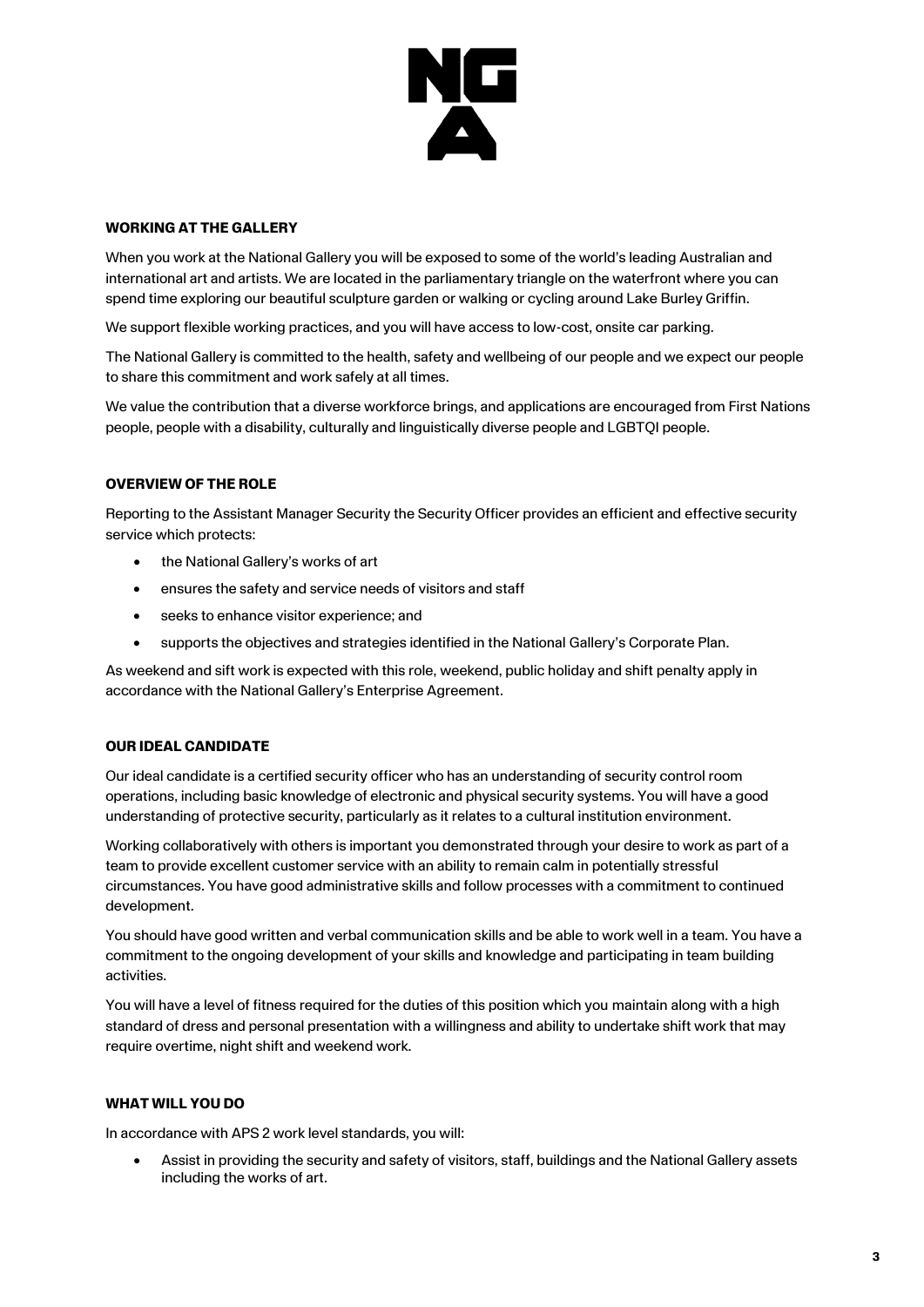

- Operate, monitor and assist in ensuring the ongoing effective operation of the National Gallery's electronic security systems, (including alarm systems, closed circuit television, access control system, fire systems and the radio network).
- Participate in risk management procedures for maintenance of security hardware/equipment and monitor and report on the effectiveness of associated maintenance programs.
- Control and monitor access/egress of staff, visitors, vehicles and contractors.
- Participate in the National Gallery's information/incident reporting service by providing oral and written reports as appropriate.
- Perform duties as first point of contact for many NGA visitors at Security Control Room and perform these duties in a professional manner.
- Participate in, and be prepared to take charge of, the National Gallery's emergency evacuation procedures and contribute to disaster prevention and recovery strategies.
- Perform duties as Chief Fire Warden and First Aid duties as required.
- Assist NGA Security management by supervising on site contract guards, and performance of tasks as required.

#### **Who we are looking for**

In order to successfully undertake this role, you will have at least a certificate II in security operations and be able to demonstrate, or have the potential to develop the following, you will:

- Show judgement, intelligence and common sense when working with the public, staff and contractors. Identifies issues that may impact on designated tasks and alerts your manager and be able to suggests improvements to work tasks**.**
- Respond positively to change by assisting in creating and maintaining work schedules. Responds in a positive manner to change. Shares information with others. Be adaptable in your approach and willing to be flexible to accommodate the changing needs of the team.
- Communicate messages clearly with the ability to structure both oral and written communication so that it is easily to followed.
- Nurture internal and external relationships by building and maintaining positive relationships with team members, staff, and visitors of the National Gallery.
- Demonstrate public service professionalism and probity by adopting a principled approach and adhering to the National Gallery's Values and Code of Conduct. Act in a professional manner at all times and operate within the boundaries of the National Gallery's processes and legal and public policy constraints.

#### **HOW TO APPLY**

You should provide a tailored CV (**maximum of three pages**) along with a statement of no more than **two pages** that outlines your skills, capabilities and experience, against the 'Overview of the role' and 'Our ideal candidate' information above.

In your statement response you should keep in mind the capabilities and behaviours required to be successful for this role, as identified in the 'Who are we looking for?' section.

Further, try not to duplicate information that can be found in your CV, but do highlight any specific examples or achievements that demonstrate your ability to perform the role.